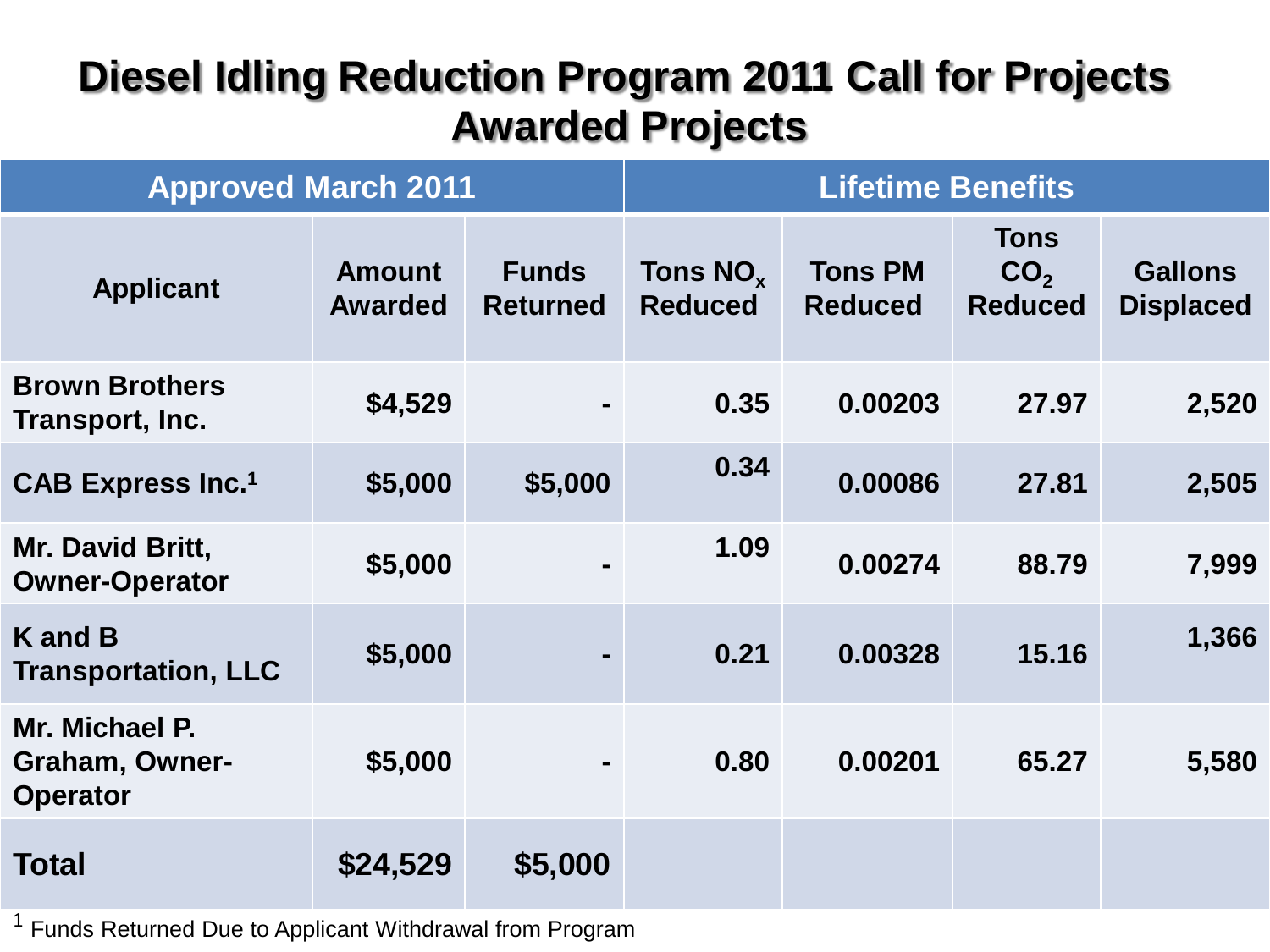| <b>Approved May 2011</b>                              |                                 |                                 | <b>Lifetime Benefits</b>        |                                  |                                                  |                                    |
|-------------------------------------------------------|---------------------------------|---------------------------------|---------------------------------|----------------------------------|--------------------------------------------------|------------------------------------|
| <b>Applicant</b>                                      | <b>Amount</b><br><b>Awarded</b> | <b>Funds</b><br><b>Returned</b> | Tons $NO_{x}$<br><b>Reduced</b> | <b>Tons PM</b><br><b>Reduced</b> | <b>Tons</b><br>CO <sub>2</sub><br><b>Reduced</b> | <b>Gallons</b><br><b>Displaced</b> |
| A M & S dba Blue<br><b>Star Trucking</b> <sup>1</sup> | \$5,000                         | \$5,000                         | 0.3099                          | 0.00492                          | 22,3776                                          | 2,016                              |
| Ms. Deborah<br>Jackson, Owner-<br><b>Operator</b>     | \$5,000                         |                                 | 1.0913                          | 0.00274                          | 88.79112                                         | 7,999                              |
| Double D<br><b>Transportation</b>                     | \$10,000                        |                                 | 0.3536                          | 0.000088                         | 28.7712                                          | 2,592                              |
| Mr. Luis<br>Hernandez, Owner-<br><b>Operator</b>      | \$5,000                         |                                 | 0.0922                          | 0.00023                          | 7.501824                                         | 676                                |
| <b>Total</b>                                          | \$25,000                        | \$5,000                         |                                 |                                  |                                                  |                                    |

<sup>1</sup> Funds Returned Due to Participant Withdrawal from Program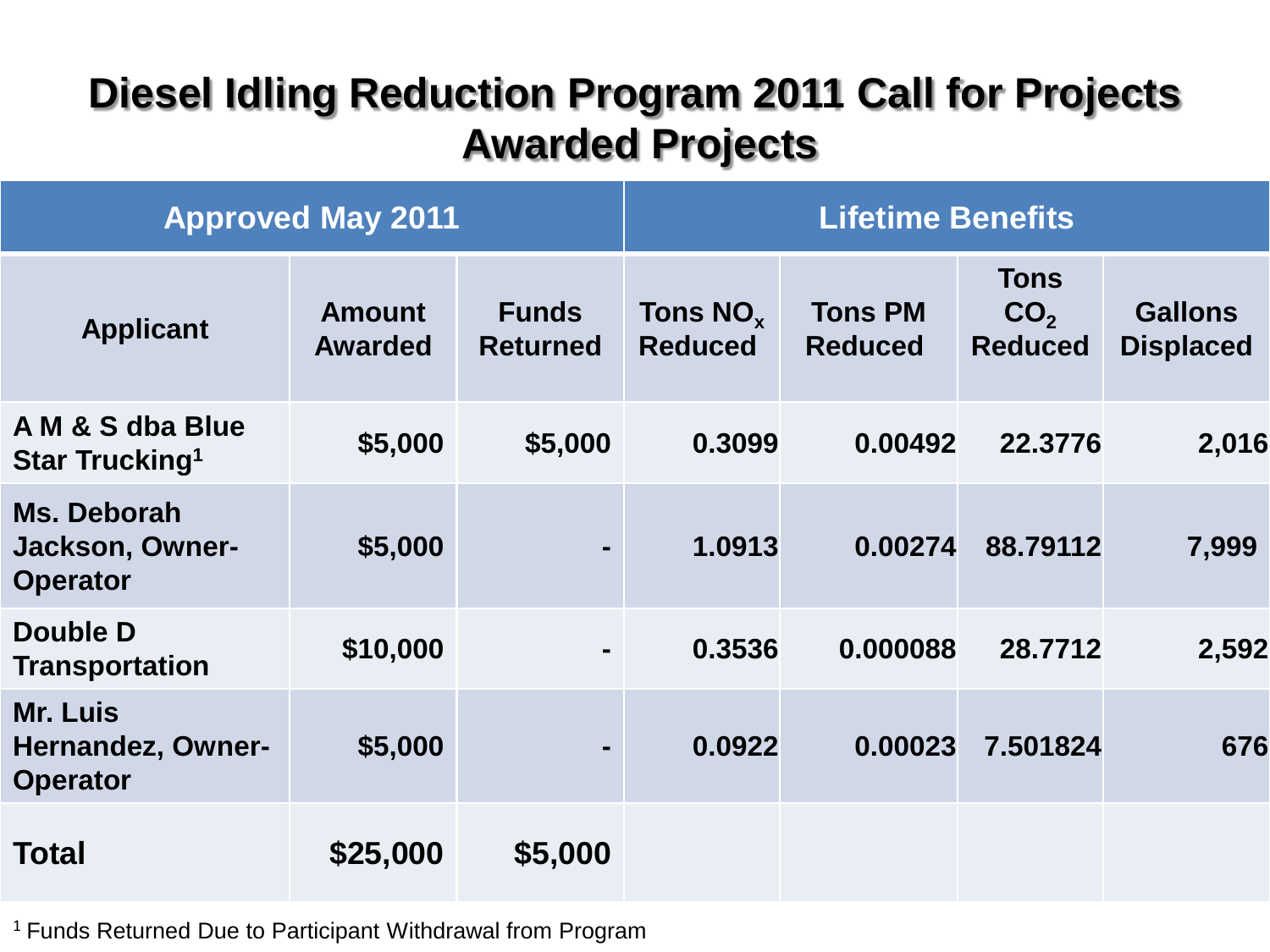| <b>Approved July 2011</b>                          | <b>Lifetime Benefits</b> |                                 |                                        |                                  |                                        |                                    |
|----------------------------------------------------|--------------------------|---------------------------------|----------------------------------------|----------------------------------|----------------------------------------|------------------------------------|
| <b>Applicant</b>                                   | Award<br><b>Amount</b>   | <b>Funds</b><br><b>Returned</b> | Tons NO <sub>x</sub><br><b>Reduced</b> | <b>Tons PM</b><br><b>Reduced</b> | Tons CO <sub>2</sub><br><b>Reduced</b> | <b>Gallons</b><br><b>Displaced</b> |
| D & D Trucking <sup>1</sup>                        | \$5,000                  | \$5,000                         | 0.2799                                 | 0.0007                           | 15.815                                 | 2,052                              |
| Eads Trucking, LLC <sup>1</sup>                    | \$5,000                  | \$5,000                         | 0.1834                                 | 0.00046                          | 14.918                                 | 1,344                              |
| <b>K.P. Henderson Trucking</b>                     | \$5,000                  |                                 | 0.2485                                 | $-0.00766$                       | 25.894                                 | 2,332                              |
| <b>McGuire Transportation, Inc.</b> 2              | \$16,463                 | \$12,347                        | 0.2546                                 | 0.0023                           | 19.579                                 | 1,764                              |
| <b>Mr. Tom Farlin, Owner-Operator</b>              | \$5,000                  |                                 | 1.3748                                 | 0.00345                          | 111.861                                | 10,078                             |
| Mr. Jose Garcia, Owner-<br>Operator <sup>1</sup>   | \$5,000                  | \$5,000                         | 0.0912                                 | 0.0010                           | 6.9264                                 | 624                                |
| Mr. Chaska Killman, Owner-<br><b>Operator</b>      | \$4,243                  |                                 | 0.4140                                 | 0.00355                          | 31.968                                 | 2,880                              |
| Mr. Loris Ralston, Owner-<br>Operator <sup>1</sup> | \$5,000                  | \$5,000                         | 0.8888                                 | 0.0009                           | 73.26                                  | 6,600                              |
| Mr. Blair Vigil, Owner-Operator                    | \$4,368                  |                                 | 0.1242                                 | 0.00106                          | 9.5904                                 | 864                                |
| <b>Original Total Amount</b><br><b>Awarded</b>     | \$49,831                 | \$32,347                        |                                        |                                  |                                        |                                    |

<sup>1</sup> Funds Returned Due to Participant Withdrawal from Program

2 Funds Returned Due to Ineligibility of Some or All of Activities Under Program Guidelines